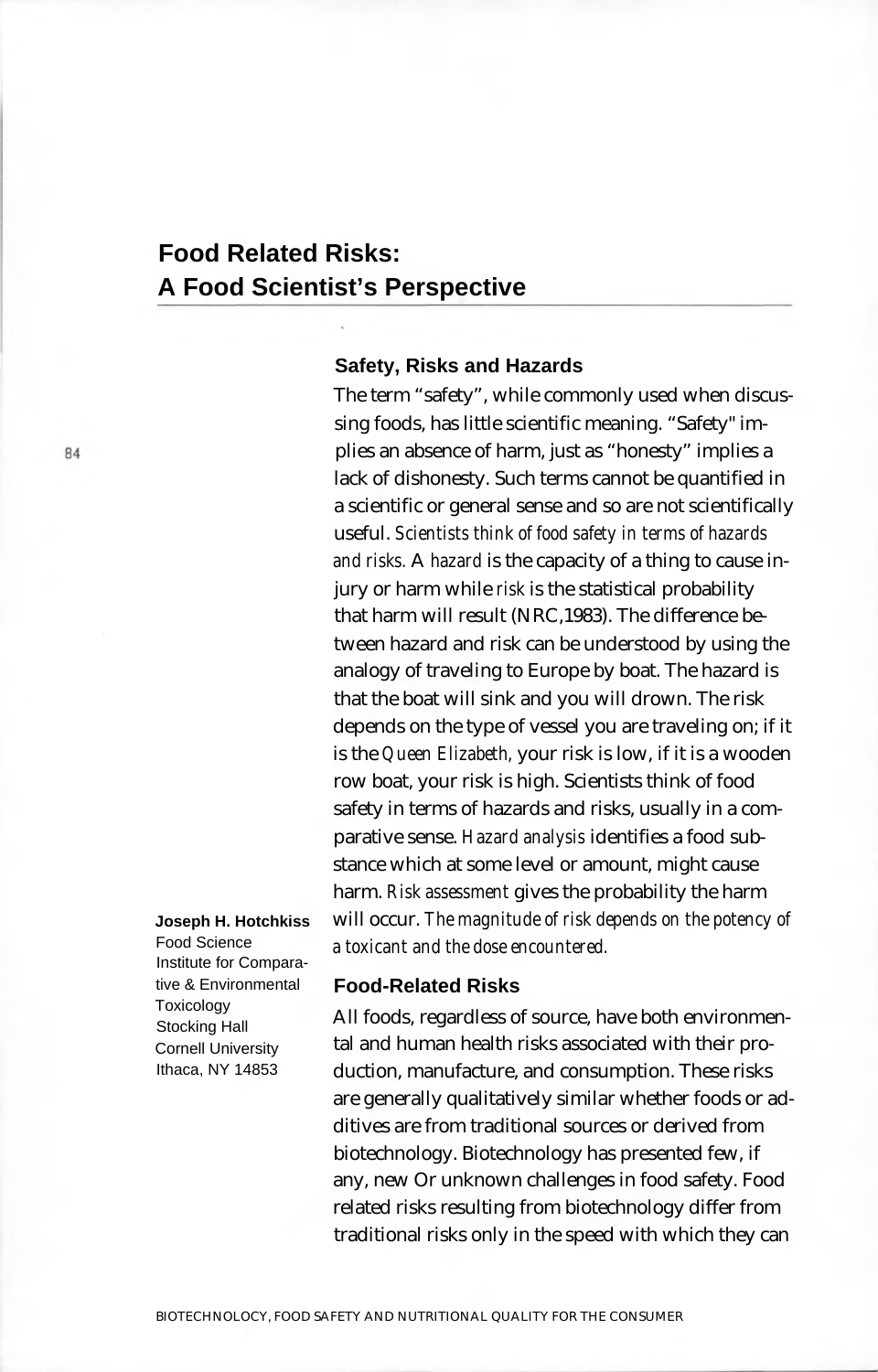**Food related risks resulting from biotechnology differ from traditional risks only in the speed with which into the diet and their potential to quantitatively change American diets.**

be introduced into the diet and their potential to quantitatively change American diets. The major challenge to regulating food safety from biotechnology relates to the numbers of safety decithey can be introduced sions which must be made. Regulators of food safety and those developing new foods or additives from biotechnology must insure (and convince the consumer) that non-traditional foods are of equal or lower risk and greater benefit than traditional foods.

The health-related risks associated with foods, regardless of the source of the food, can be divided into six categories:

*1. Pathogenic microorganisms* Microbiological risks, such as the occurrence of pathogenic bacteria like *Salmonella enteritidis* or *Listeria monocytogenes,* in foods are the most well characterized food-related risks (Ryser and Marth, 1989) and are usually given top priority. Pathogenic foodborne microorganisms are responsible for hundreds of confirmed deaths of United States residents each year (Archer and Kvenberg, 1985). The actual number of deaths is probably well into the thousands per year. Biotechnologically-derived foods must insure that they do not increase these risks by altering foods. For example, genetic alterations of tomatoes which produce desirable cultural or disease-resistance characteristics would increase microbial risks if the acid content were reduced to the point where the pH was greater than 4.6 and microbes could more readily grow.

Nutritional misuse of One of the f<sup>oo</sup>d-related objectives of biotechnology **foods may be the most** that has not been adequately addressed is the role of **common food safety** biotechnology in reducing food-borne disease. For ex**problem In the United amp]e>** <sup>t</sup>here are naturally occurring compounds

which at relatively low levels can inhibit the production of toxin by *Clostridia hotulinum.* If added to foods, either as the chemical, or through inoculation, or biotechnologically, the potential for botulism would be greatly decreased.

2. *Nutrition-related disorders* The risks resulting from the misuse of foods are nutrition related. With a few exceptions, United States residents do not suffer from a lack of nutrients in the classical nutrition sense, but imbalances are common. Nutritional misuse of foods may be the most common food safety problem in the United States. The over-consumption of fat in the American diet, for example, has been discussed by several health authorities as undesirable and as increasing our risks of chronic disease. Less than optimal intake of some nutrients such as iron by some seg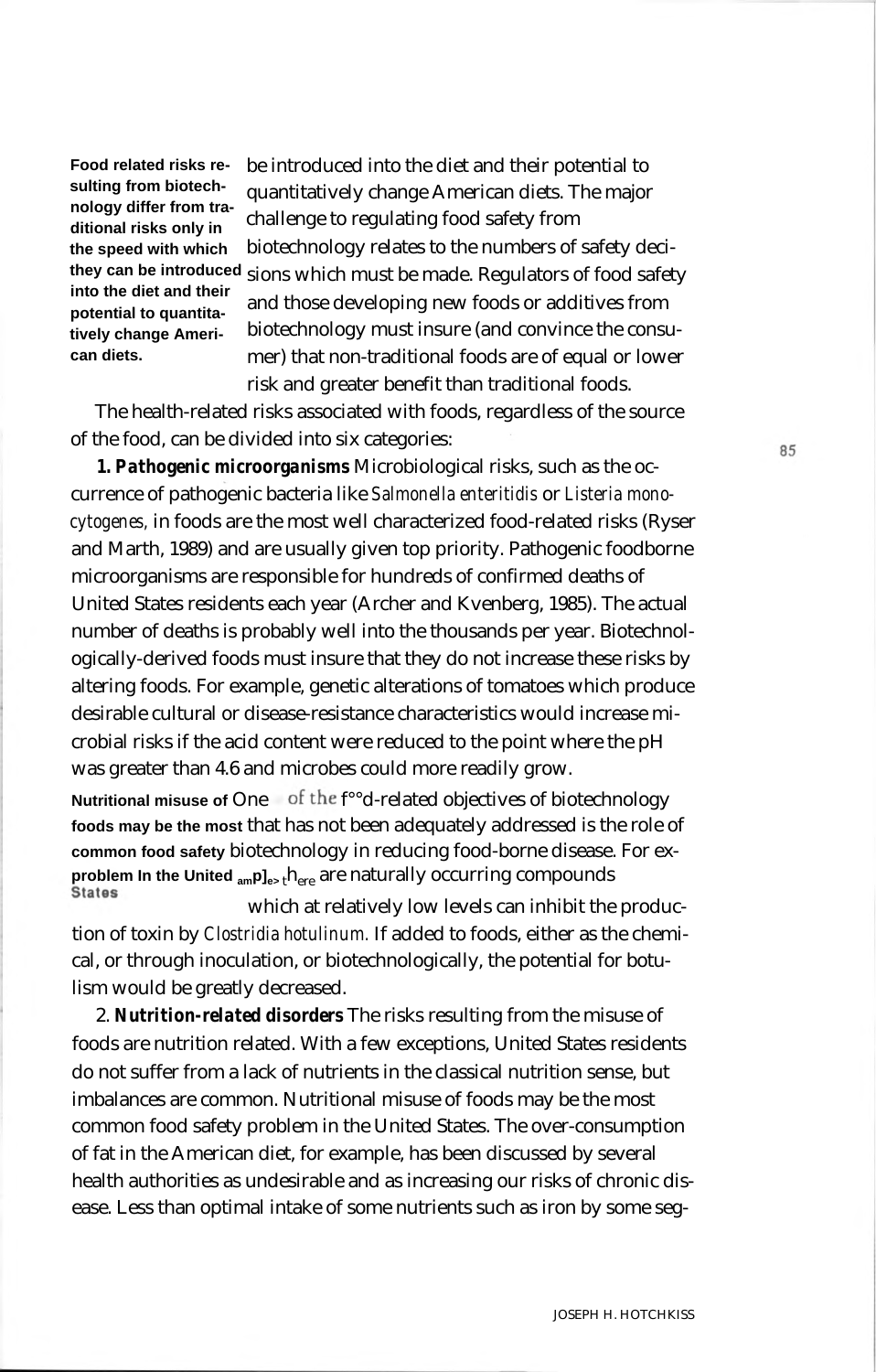ments of the population is a further example of a food-related health risk. Changes in major components (e.g., fat) of the American diet may be possible through biotechnology. These may have both beneficial and negative nutritional impacts.

In addition, nutrition research is advancing our understanding of the relations between diet and chronic disease (U.S. HHS, 1988). Less-than-optimal diets increase the risk of chronic life-threatening disease including heart disease and cancer. As a recent study from the National Research Council (NRC) points out, application of biotechnology shows promise as a way to improve the nutritional attributes of some foods (NRC, 1988).

3. *Naturally-Occurring Toxicants.* Recent evidence suggests that the occurrence of natural toxicants in the diet may be a larger risk than commonly perceived (Ames *et al.,* 1987). We have learned to avoid acute toxicants but the role of low levels of substances such as aflatoxin (a mycotoxin derived from molds), plants toxins, or the formation of mutagens when foods are cooked is unknown (Sugimura, 1986).

This food-related risk may be the greatest unknown and largest problem for foods derived from biotechnology. There are cases where new varieties of edible plants obtained by traditional plant breeding contain sufficiently increased amounts of a toxin compared to the older variety to cause acute toxicity in humans (Concon, 1988). For chronic toxicants, such as naturally-occurring chemical carcinogens, the problems become more difficult. How should one view a new vegetable variety with both desirable

**As a recent study from the National Research Council points out, application of biotechnology shows promise as a way to improve the nutritional attributes of some foods.**

cultural attributes and an increased level of a compound that will cause tumors in laboratory animals when fed at very high levels? This question is not unlike the debate surrounding the occurrence of low levels of human-made carcinogens such as pesticides, in foods. The speed with which new plant and animal breeds may be derived increases the odds of co-developing naturally occurring toxicants.

*4. Adventitious contaminants* One of the conse-

quences of modern life is the contamination *of* the environment by potentially toxic substances. Modern food production and processing can result in the adventitious addition of trace amounts of some of these substances to our foods. Polychlorinated biphenyls (PCBs) are prime examples (Safe, 1987). The occurrence of extremely small amounts of PCBs in food cannot be totally prevented, but most toxicologists would

86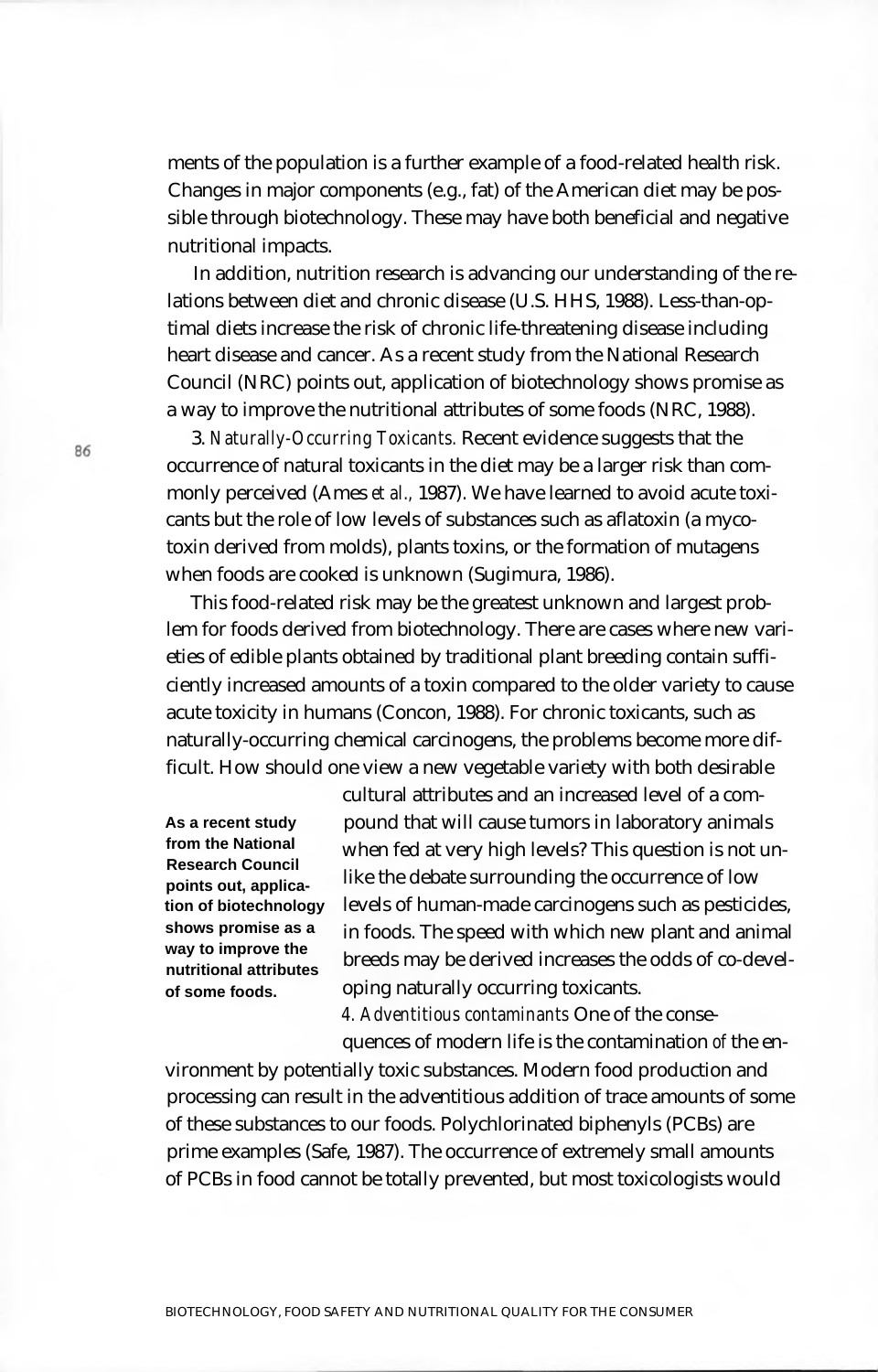agree that current levels do not represent a significant hazard. Adventitious additives can also migrate from food contact surfaces such as plastic packaging (Hollifield *et al.*, 1988).

Despite much publicity, we control these risks reasonably well because we usually understand much about these contaminants.

5. *Pesticide residues* Pesticide residues are a risk but at a much lower level than is commonly perceived. Premarket testing requirements (especially for newer pesticides) and strict monitoring of residue levels has helped ensure that this risk remains low (Gunderson, 1988). Biotechnology can produce plants with greater disease resistance, and hence, a reduced need for pesticides but caution must be exercised. Pest resistance is often a result of phytochemical defenses. Cancer or other toxic risks could be increased when resistance results from increased biosynthesis of naturally occurring toxicants. We may be trading the risk from human-made pesticides of known toxicity for plant-derived pesticides of unknown toxicity. A major food safety problem in viewing biotechnology as an approach to decreased dependence on human-made pesticides will be developing way of comparing risks from human-made pesticides to those of naturally occurring pesticides.

*6. Food additives* Despite the common perception otherwise, a considerable amount is known about the safety of food additives. Strict toxicological and use testing of each substance used as an intentional food ad-

**A major food safaty problem in viewing biotechnology as an approach to decreased dependence on human-made pesticides will be developing way of comparmade pesticides to those of naturally occurring pesticides.**

ditive is required. Labeling of foods containing food additives is also required. In fact, there is indirect evidence that some additives (e g., BHT) may reduce cancer risks (Doll and Peto, 1981). Biotechnology may produce a variety of new additives or produce current additives more cheaply.

These additives will have to undergo the same rigor**ing risks from human-** ous safety testing procedures as current additives.

## **Identifying Hazards and Determining Risks**

Much effort has been expended in testing for hazards that may be associated with foods. For microbial con-

taminants, significant progress has been made in the use of rapid screening methods. These methods are generally based on some fundamental biological or genetic principle; immunoassay, for example. Chemical contaminants can be routinely detected in foods at levels lower than 1 jig per kilogram of food. For many contaminants this equates to a daily intake of less then 10 nanomoles per day per person.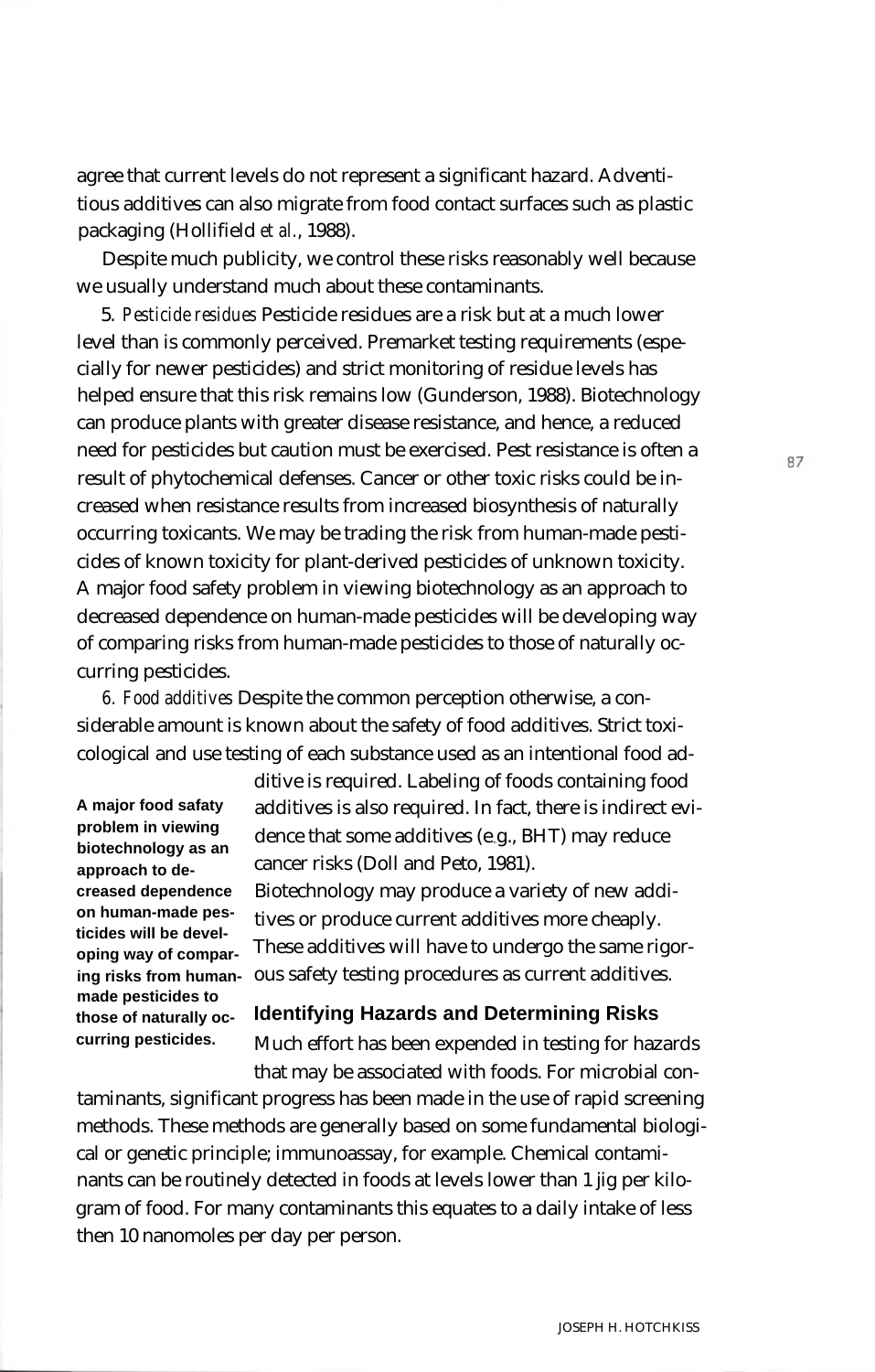The problem is not in qualitatively or quantitatively identifying foodborne hazards but rather interpreting the risks associated with the hazards, if present. This is the same dilemma that foods derived from biotechnology must face. For chemical hazards, the fledgling science of risk assessment (NRC, 1983) seems the best currently available tool to assess risk, although the methods are not without sincere critics. Risk assessment, in some form, has partially replaced the zero tolerance approach of older risk control laws such as the Delaney Clause. The Delaney Clause sets a zero tolerance for food additives which "are shown to cause cancer in man or animals" (NRC, 1987).

It has been standard practice to essentially set a zero tolerance for some microbiological hazards; if a food contains certain pathogenic bacteria such as *Listeria monocytogenes,* then its associated risk is deemed too high. Unfortunately, this zero tolerance is unworkable and often ignored. Once again the problem is assessing the degree of risk associated with low numbers of a given pathogenic bacteria in foods. Put another way, how many of a specific pathogenic bacteria must be consumed in order to represent a significant risk? This number has not been determined for most pathogens. How new technologies such as packaging might influence microbiological risk is also of current concern.

### **Conclusions**

The hazards associated with foods in general have been determined. Biotechnology presents few hazards not previously considered and in some cases could substantially reduce risks. Unfortunately, food products derived from biotechnology will face the same dilemma as traditional foods when it comes to determining the magnitude and acceptability of each individual risk.

### **References**

- Ames, B.N., R. Magaw, L.S. Gold (1987) Ranking possible carcinogenic hazards, *Science* 236:271.
- Archer, D.L. and J.E. Kvenberg (1985) Incidence and cost of food-borne disease in the United States, *Journal of Food Protection,* 48:887.
- National Research Council (1988) *Designing Foods, Animal Product Options in the Marketplace,* Board on Agriculture, NRC. Committee on the Technological Options to Improve the Nutritional Attributes of Animal Products, (Washington, DC: National Academy Press).